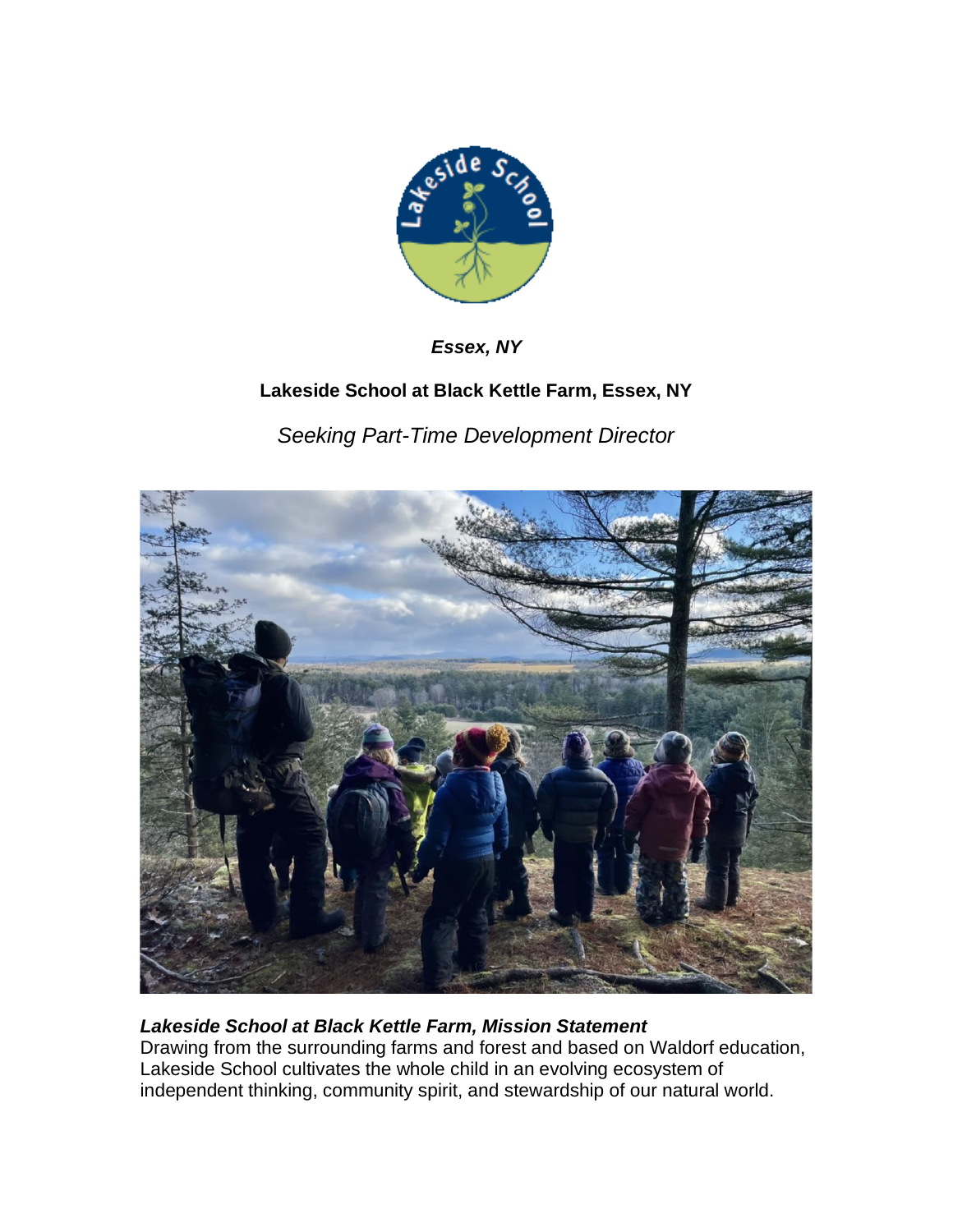### *Development Program at Lakeside School*

Lakeside School is seeking an individual with enthusiasm for supporting our growing school through community donor cultivation. We offer year-round early childhood programming for children from birth to third grade, serving over 50 children and their families each year. Lakeside School strives to make our programs accessible to families of all backgrounds through our robust Tuition Assistance program. The school's budget is dependent on donors and grants to meet our full operating costs. In addition, our long-term plan includes raising faculty and staff salaries in the coming years and working with our Board and Administrative team to increase income through both tuition and development efforts. The Development Director oversees, implements, and strategizes all aspects of development for the school, including annual campaigns, donor relations, and grant writing, in close collaboration with the School Administrator and the Fundraising Committee. Development goals include raising between \$70,000 to \$100,000+ annually through a combination of grant and fundraising activities.

#### *Desired Qualifications and Skills*

- Demonstrated experience writing grants and conducting fundraising activities.
- Bachelor's degree or higher
- Exceptional interpersonal, time management, planning and organizational skills.
- Ability to work as a team member
- Excellent verbal and written communication skills
- Experience using social media and online platforms for fundraising
- Appreciation for Waldorf and outdoor education
- Ability to connect with community members and organizations across a wide spectrum of backgrounds and interests.

#### *Job Responsibilities*

- Write grants and search for new grant opportunities
- Write thank you letters for grants and donations
- Work with the volunteer Fundraising Committee to coordinate annual appeal and spring fundraiser
- Organize and conduct "Big Asks" with potential donors
- Organize and update File Maker Pro Database system for donors and alumni families
- Create Social Media/Marketing Campaigns to develop a broader audience, generate leads, and increase awareness of Lakeside's mission in our community.
- Meet with the Administrator once a week to coordinate activities and information needs
- Attend Board meetings quarterly
- Work on-site at Lakeside School at least half-time, working approximately 20 to 30 hours a week total.